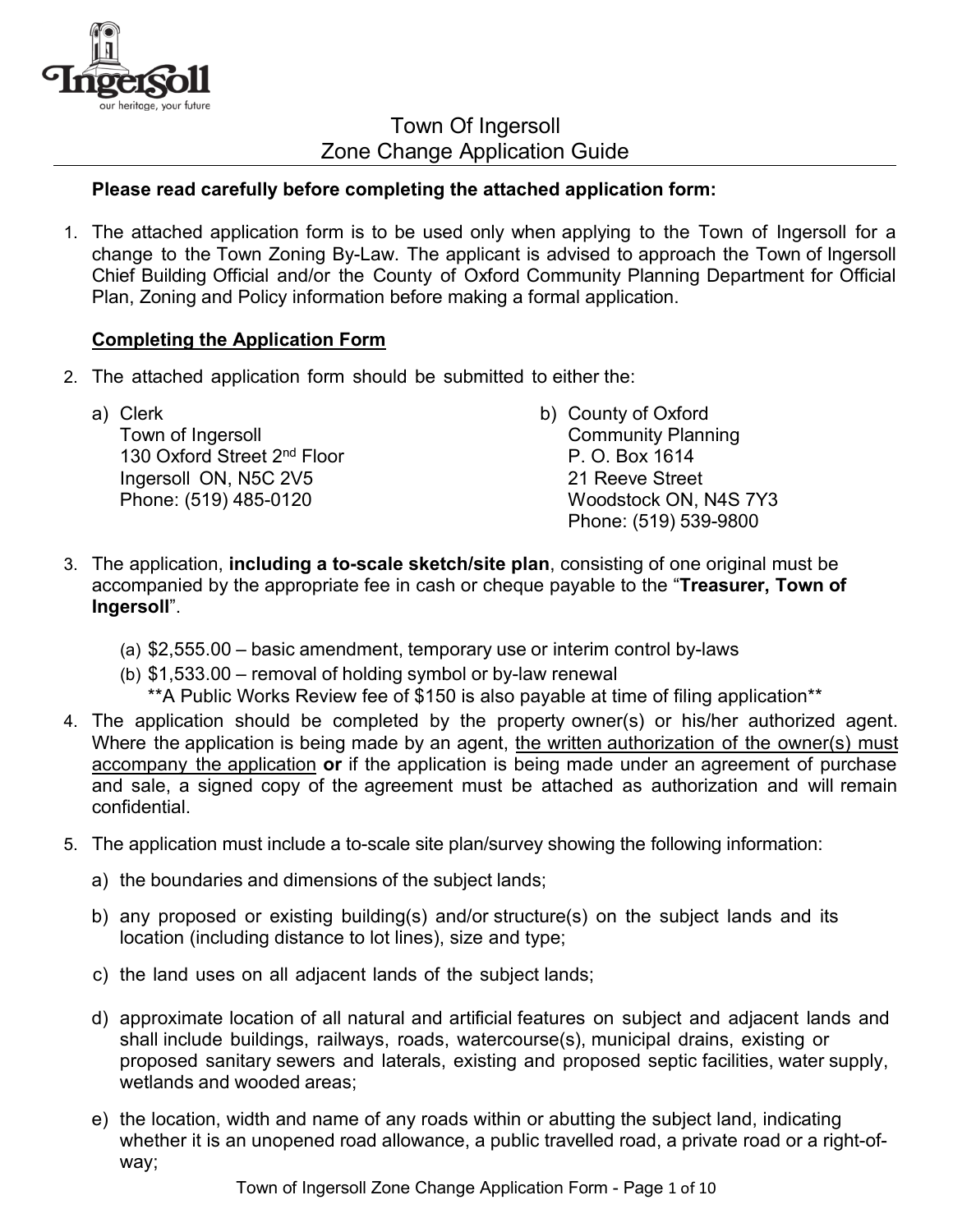

- f) the location and nature of any easement affecting the subject land;
- g) location of all landscaped areas, fencing, buffer strips and sidewalks.
- 6. All site plans/surveys must be drawn to scale at a maximum size of 11" x 17". Larger plans will be accepted with the inclusion of an original reduction of the plans at a maximum size of 11" x 17". **Large plans must be folded**.

### Processing the Application

- 7. After accepting the completed application, Oxford County Community Planning circulates the application to municipal officials, provincial authorities and other agencies for comment. Ingersoll Town Council will hold a Public Meeting to consider the application. Notice of the Public Meeting is sent 20 days prior to the meeting date, to all property owners within 120 meters of the lands subject to the application. The applicant is required to attend the public meeting to support their application.
- 8. As of January 1, 2020, the Town of Ingersoll's planning review process will be facilitated with a separation of the public meeting and Council decision. Applications will be reviewed in accordance with the following schedule:

### 1<sup>st</sup> Meeting

- Submissions considered to be complete will be scheduled for a public meeting during which:
	- o The Planner will outline the application for Council and fully explain the requested zone change;
	- o The applicant/agent will speak to their submission and answer any questions that Council may have; and
	- $\circ$  The public may speak in support or opposition of the application.

### 2<sup>nd</sup> Meeting

- At a subsequent meeting the Planner's report containing his/her recommendations, agency comments and any concerns/issues of merit arising from the public meeting are brought before the Council for consideration.
- Council will approve or deny the application, or defer the matter to a subsequent meeting.
- 9. All applications for multiple residential, industrial, commercial and institutional development may require subsequent site plan approvals by the Town. Application forms are available at the County of Oxford Community Planning or the Town of Ingersoll Municipal Offices.
- 10. Section 34(19) of the *Planning Act*, 1990 provides for an appeal of Council's decision, by any person, to the Local Planning Appeal Tribunal, within 20 days of the giving of written notice of the passing of the By-Law.
- 11. Section 34(11) of the *Planning Act*, 1990 allows the applicant to appeal to the Local Planning Appeal Tribunal if Council refuses the application or neglects to make a decision within 120 days of receipt of the completed application.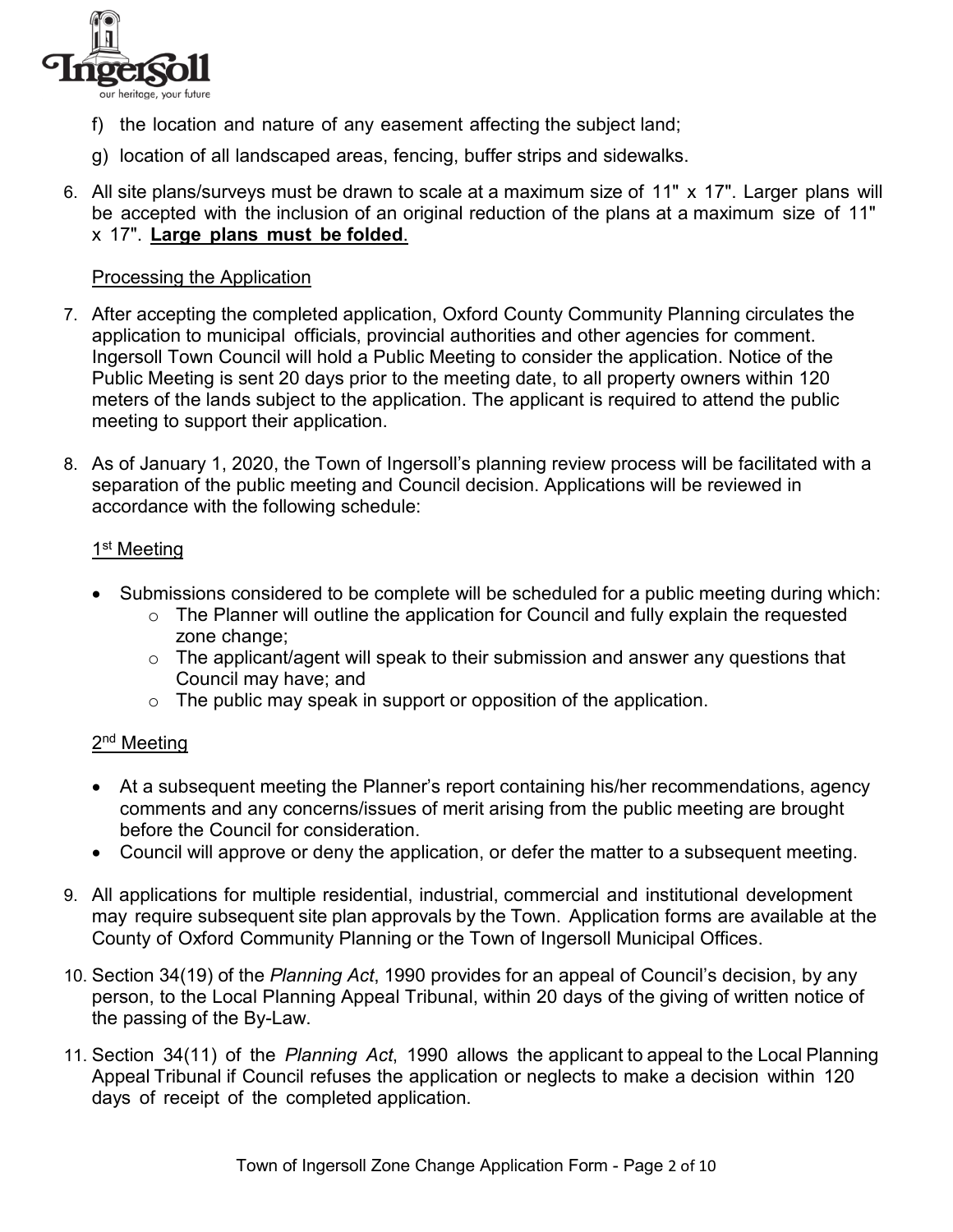Fee as of April 2021:

- Basic amendment, temp. use or interim control by-laws: **\$2,555.00 +\$150\*\***
- Removal of holding symbol or bylaw renewal**: \$1,533.00 +\$150\*\***

**\*\*\$150 =**Public Works Review Fee



File No: **Example 1** 

Date Received: \_\_\_\_\_\_\_\_\_\_\_\_\_\_\_\_\_\_\_\_

Date Considered Complete:

# Town Of Ingersoll Application for Zone Change

# **1. Applicant / Owner / Agent Information**

# **a) Applicant Information**

Applicant's Name:

Applicant's Address:

Telephone Number:

Alternate Phone Number:

Email Address:

## **b) Registered Owner(s) (if other than Applicant)**

Owner(s)' Name (as on title):

Owner(s)' Address:

Telephone Number:

Alternate Phone Number:

Email Address:

\* Note: If the applicant (being the solicitor or agent) is anyone other than the registered owner, the Authorization section of this form must be completed.

### **2. Subject Land(s) Information**

| Lot Number(s):                     | Plan No. or Concession:          |  |
|------------------------------------|----------------------------------|--|
| Part Number(s):                    | Reference Plan:                  |  |
| Street Address (if any):           |                                  |  |
| The subject land is located on the | side of the street lying between |  |
| Street and                         | Street.                          |  |
| P.I.N.:                            |                                  |  |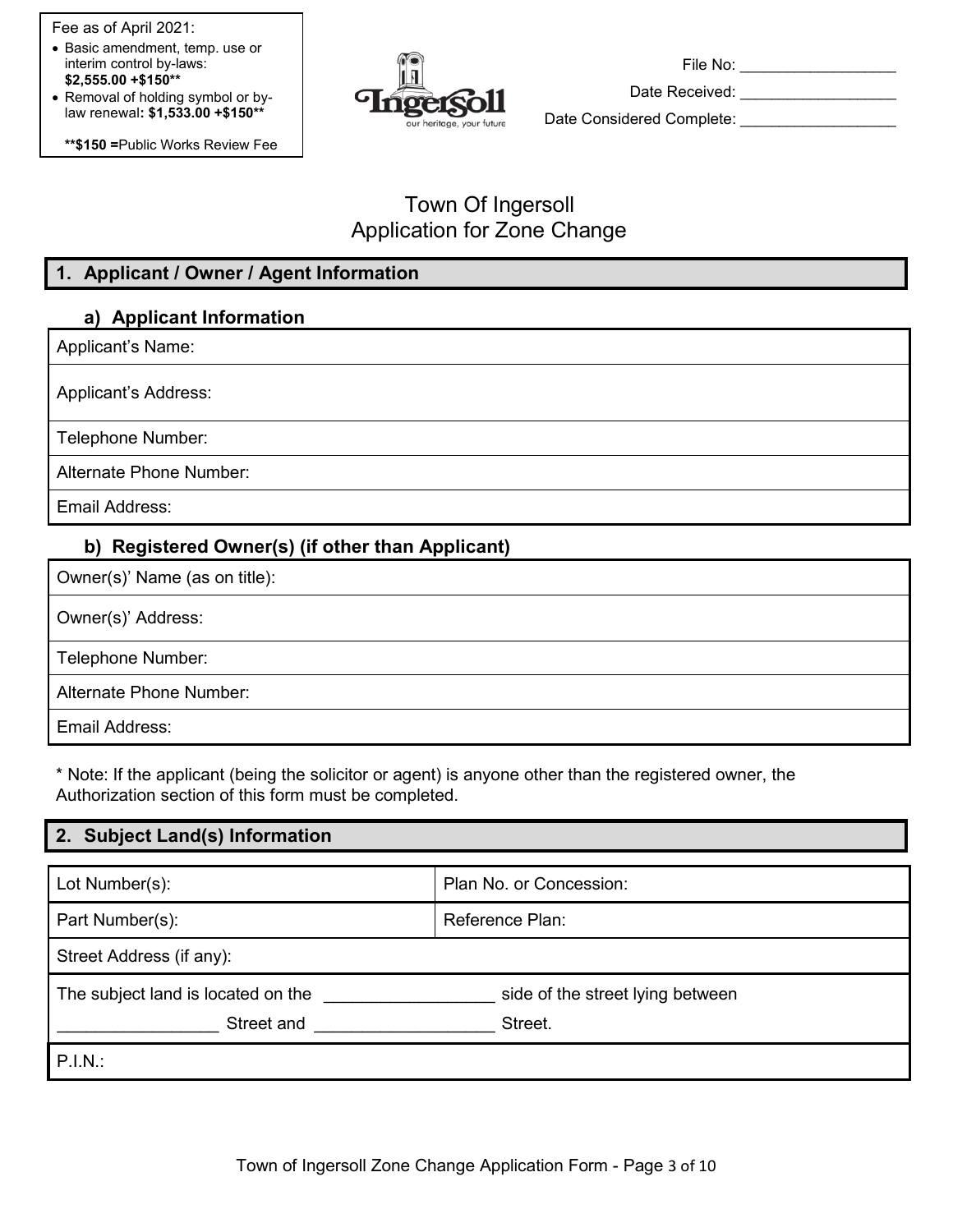| <b>Official Plan Designation</b>                                 |                                                                                                                      |                                                                                     |  |
|------------------------------------------------------------------|----------------------------------------------------------------------------------------------------------------------|-------------------------------------------------------------------------------------|--|
|                                                                  |                                                                                                                      |                                                                                     |  |
|                                                                  |                                                                                                                      |                                                                                     |  |
|                                                                  |                                                                                                                      |                                                                                     |  |
| is different from the existing designation? $\Box$ yes $\Box$ no | Has an application for Official Plan amendment been filed with the County of Oxford if the proposed designation      |                                                                                     |  |
| Zoning                                                           |                                                                                                                      |                                                                                     |  |
|                                                                  |                                                                                                                      |                                                                                     |  |
|                                                                  |                                                                                                                      |                                                                                     |  |
| <b>Uses</b>                                                      |                                                                                                                      |                                                                                     |  |
| Existing:                                                        | <u> 1989 - Johann Barbara, martin amerikan basar dan berasal dalam basa dalam basar dalam basar dalam basar dala</u> |                                                                                     |  |
|                                                                  |                                                                                                                      |                                                                                     |  |
| <b>Buildings/Structures</b>                                      |                                                                                                                      |                                                                                     |  |
| information:                                                     | For all buildings/structures, either existing or proposed on the subject lands, please supply the following          |                                                                                     |  |
|                                                                  | <b>Existing Building</b><br>$\Box$ None existing                                                                     | <b>Proposed Addition or</b><br><b>Amendment to Existing</b><br>$\Box$ None proposed |  |
| Use:                                                             |                                                                                                                      |                                                                                     |  |
| Date Constructed (if known):                                     |                                                                                                                      |                                                                                     |  |
| Floor Area:                                                      |                                                                                                                      |                                                                                     |  |
| <b>Setbacks</b>                                                  |                                                                                                                      |                                                                                     |  |
| Front lot line:                                                  |                                                                                                                      |                                                                                     |  |
| Side lot line 1:                                                 |                                                                                                                      |                                                                                     |  |
| Side lot line 2:                                                 |                                                                                                                      |                                                                                     |  |
| Rear lot line:                                                   |                                                                                                                      |                                                                                     |  |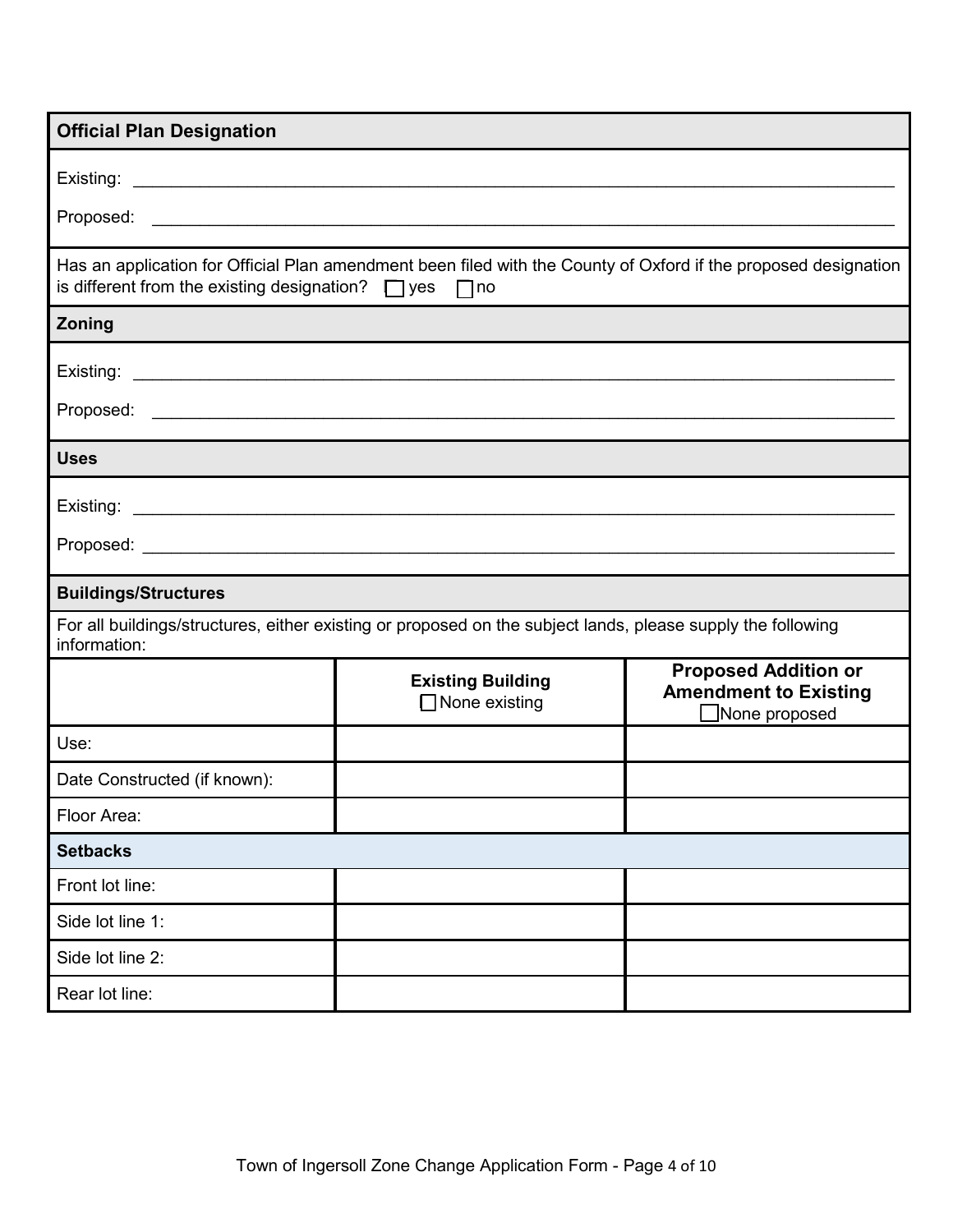| Complete the following table for residential, commercial/industrial or institutional uses: |                    |                                                                     |                                                                     |  |  |
|--------------------------------------------------------------------------------------------|--------------------|---------------------------------------------------------------------|---------------------------------------------------------------------|--|--|
|                                                                                            | <b>Residential</b> | Commercial/<br><b>Institutional</b>                                 | <b>Institutional</b>                                                |  |  |
| Type (Apt., semi, townhouse, retail,<br>restaurant, church, etc.)                          |                    |                                                                     |                                                                     |  |  |
| Number of units                                                                            |                    |                                                                     | N/A                                                                 |  |  |
| Conversion/addition to existing<br>building                                                |                    |                                                                     |                                                                     |  |  |
| Description of conversion/addition to<br>existing building                                 |                    |                                                                     |                                                                     |  |  |
|                                                                                            | <b>Residential</b> | Commercial/<br><b>Institutional</b>                                 | <b>Institutional</b>                                                |  |  |
| Total number of units/beds                                                                 | N/A                | N/A                                                                 |                                                                     |  |  |
| Floor area<br>by dwelling unit or by type (office,<br>retail, common rooms, etc.)          |                    |                                                                     |                                                                     |  |  |
| <b>Other facilities</b><br>(playground, underground parking,<br>pool, etc.)                |                    |                                                                     |                                                                     |  |  |
| Number of lots<br>(for subdivision)                                                        |                    |                                                                     | N/A                                                                 |  |  |
| Seating capacity<br>(for restaurant, assembly hall, etc.)                                  | N/A                |                                                                     |                                                                     |  |  |
| Number of staff                                                                            | N/A                |                                                                     |                                                                     |  |  |
| Is open storage required?                                                                  | N/A                |                                                                     | N/A                                                                 |  |  |
| Accessory residential use?                                                                 | N/A                | If accessory<br>residential use,<br>complete residential<br>section | If accessory<br>residential use,<br>complete residential<br>section |  |  |

# **3. Site Information (Proposed use(s))**

| Lot Frontage                    |  |
|---------------------------------|--|
| Lot Depth                       |  |
| Lot Area                        |  |
| Lot Coverage                    |  |
| <b>Front Yard</b>               |  |
| <b>Year Yard</b>                |  |
| <b>Interior Side Yard</b>       |  |
| Exterior Side Yard (corner lot) |  |
| Landscaped                      |  |
| Open Space Percentage           |  |
| Number of Parking Spaces        |  |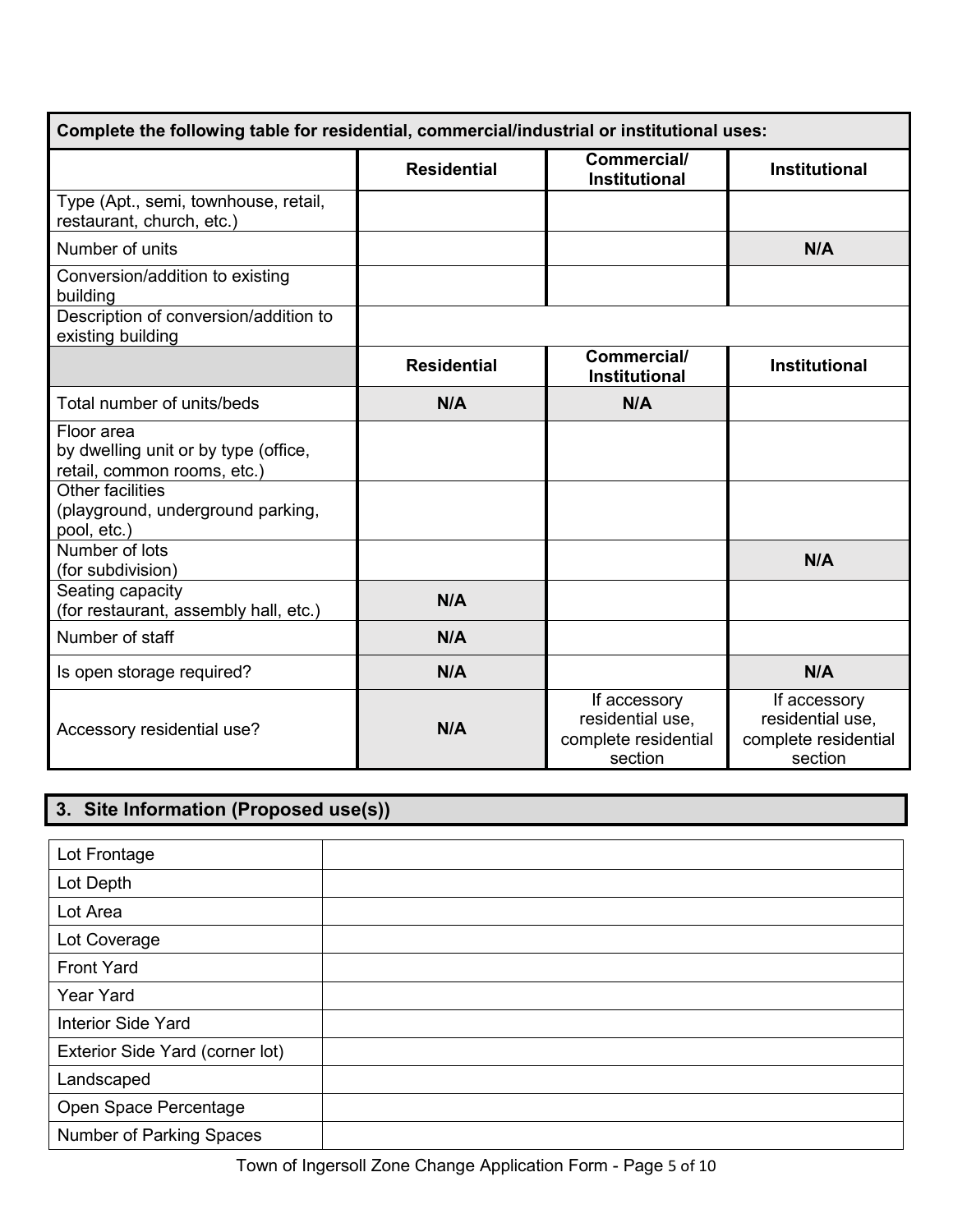| Number of Loading Spaces |  |
|--------------------------|--|
| <b>Building Height</b>   |  |
| Width of Planting Strip  |  |
| Driveway Width           |  |

# **4. Services**

|               | <b>Service</b> (check appropriate box for each)      | <b>Existing</b> | <b>Proposed</b> |
|---------------|------------------------------------------------------|-----------------|-----------------|
|               | <b>Water supply</b>                                  |                 |                 |
|               | a) Publicly-owned and operated piped water system    |                 |                 |
| b)            | Privately-owned and operated individual well         |                 |                 |
| C)            | Other (please specify)                               |                 |                 |
|               | <b>Sewage Disposal</b>                               |                 |                 |
|               | a) Publicly-owned and operated sanitary sewer system |                 |                 |
| b)            | Privately-owned and operated individual septic tank  |                 |                 |
| C)            | Other (specify)                                      |                 |                 |
|               | <b>Storm Drainage</b>                                |                 |                 |
| a)            | Municipal sewers                                     |                 |                 |
| b)            | Municipal drains                                     |                 |                 |
| $\mathbf{C}$  | <b>Ditches</b>                                       |                 |                 |
| d)            | <b>Swales</b>                                        |                 |                 |
| <b>Access</b> |                                                      |                 |                 |
| a)            | <b>Provincial Highway</b>                            |                 |                 |
| b)            | <b>County Road</b>                                   |                 |                 |
| C)            | Municipal Road maintained all year                   |                 |                 |
| d)            | Municipal Road maintained seasonally                 |                 |                 |
| e)            | <b>Unopened Road Allowance</b>                       |                 |                 |
| f)            | Right of Way owned by:                               |                 |                 |
| g)            | Other (specify):                                     |                 |                 |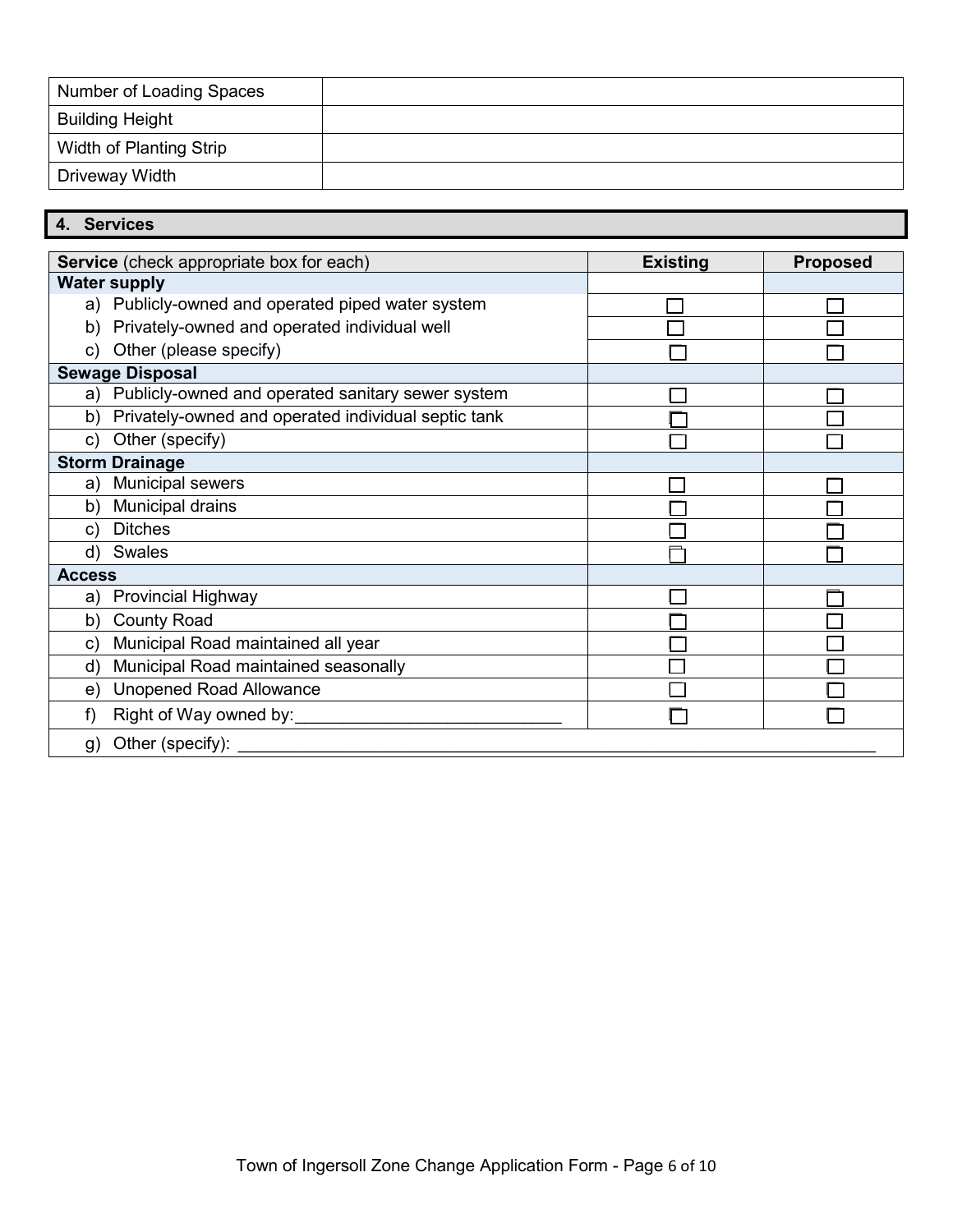### **5. General Information**

| a) | Is the subject land the subject of regulations for flooding or fill and construction permits of the Upper |  |                                                                                                            |  |  |
|----|-----------------------------------------------------------------------------------------------------------|--|------------------------------------------------------------------------------------------------------------|--|--|
|    | Thames River Conservation Authority? □ Yes<br>$\Box$ No                                                   |  |                                                                                                            |  |  |
|    | If yes, has an application been filed with the Conservation Authority? $\Box$ Yes $\Box$ No               |  |                                                                                                            |  |  |
|    | b) Present land use(s) of adjacent properties?                                                            |  |                                                                                                            |  |  |
|    |                                                                                                           |  |                                                                                                            |  |  |
|    |                                                                                                           |  |                                                                                                            |  |  |
|    |                                                                                                           |  |                                                                                                            |  |  |
|    |                                                                                                           |  | c) Characteristics of the subject land (check appropriate space(s) and add explanation, if necessary)      |  |  |
|    |                                                                                                           |  | i) Does the land contain environmental features such as wetlands, woodlots, watercourses, etc.?            |  |  |
|    |                                                                                                           |  |                                                                                                            |  |  |
|    | $\Box$ Yes<br>$\square$ No                                                                                |  |                                                                                                            |  |  |
|    |                                                                                                           |  |                                                                                                            |  |  |
|    |                                                                                                           |  | ii) Has any part of the land been formally used for dumping or garbage disposal purposes?                  |  |  |
|    |                                                                                                           |  |                                                                                                            |  |  |
|    |                                                                                                           |  | If yes, describe the use: If yes, describe the use:                                                        |  |  |
|    | $\Box$ Yes $\Box$ No                                                                                      |  |                                                                                                            |  |  |
|    |                                                                                                           |  |                                                                                                            |  |  |
|    |                                                                                                           |  |                                                                                                            |  |  |
|    |                                                                                                           |  |                                                                                                            |  |  |
|    | 6. Historical Information                                                                                 |  |                                                                                                            |  |  |
|    |                                                                                                           |  | a) Is the subject land the subject of a current Application for Consent to the Oxford County Land Division |  |  |
|    |                                                                                                           |  | Committee or a current application for draft plan of subdivision to the County of Oxford?                  |  |  |
|    | $\Box$ Yes $\Box$ No                                                                                      |  | If yes, provide the application number:                                                                    |  |  |
| b) |                                                                                                           |  | Have the subject land(s) even been the subject of any other application under the Planning Act, such as an |  |  |
|    |                                                                                                           |  | application for approval of an Official Plan amendment, a zoning by-law amendment, a Minister's Zoning     |  |  |
|    |                                                                                                           |  | Order amendment, consent, a minor variance, or approval of a plan of subdivision?                          |  |  |
|    |                                                                                                           |  |                                                                                                            |  |  |
|    | $\Box$ No $\Box$ Unknown<br>$\Box$ Yes                                                                    |  |                                                                                                            |  |  |
|    |                                                                                                           |  |                                                                                                            |  |  |
|    |                                                                                                           |  |                                                                                                            |  |  |
|    |                                                                                                           |  |                                                                                                            |  |  |

## **L.P.A.T Declaration – Owner must sign**

**To be completed by owner:** I \_\_\_\_\_\_\_\_\_\_\_\_\_\_\_\_\_\_\_\_\_\_\_\_\_\_\_\_\_\_\_\_\_\_\_\_\_\_\_ , hereby agree to support the application, if appealed by a third party and provide assistance in the preparation and presentation of the application before the Local Planning Appeal Tribunal and pay all fees as set out in the Local Planning Appeal Tribunal Cost Sharing Policy adopted by Council:

Signature of Owner: etc. All and Signature of Witness: etc. All and Signature of Witness: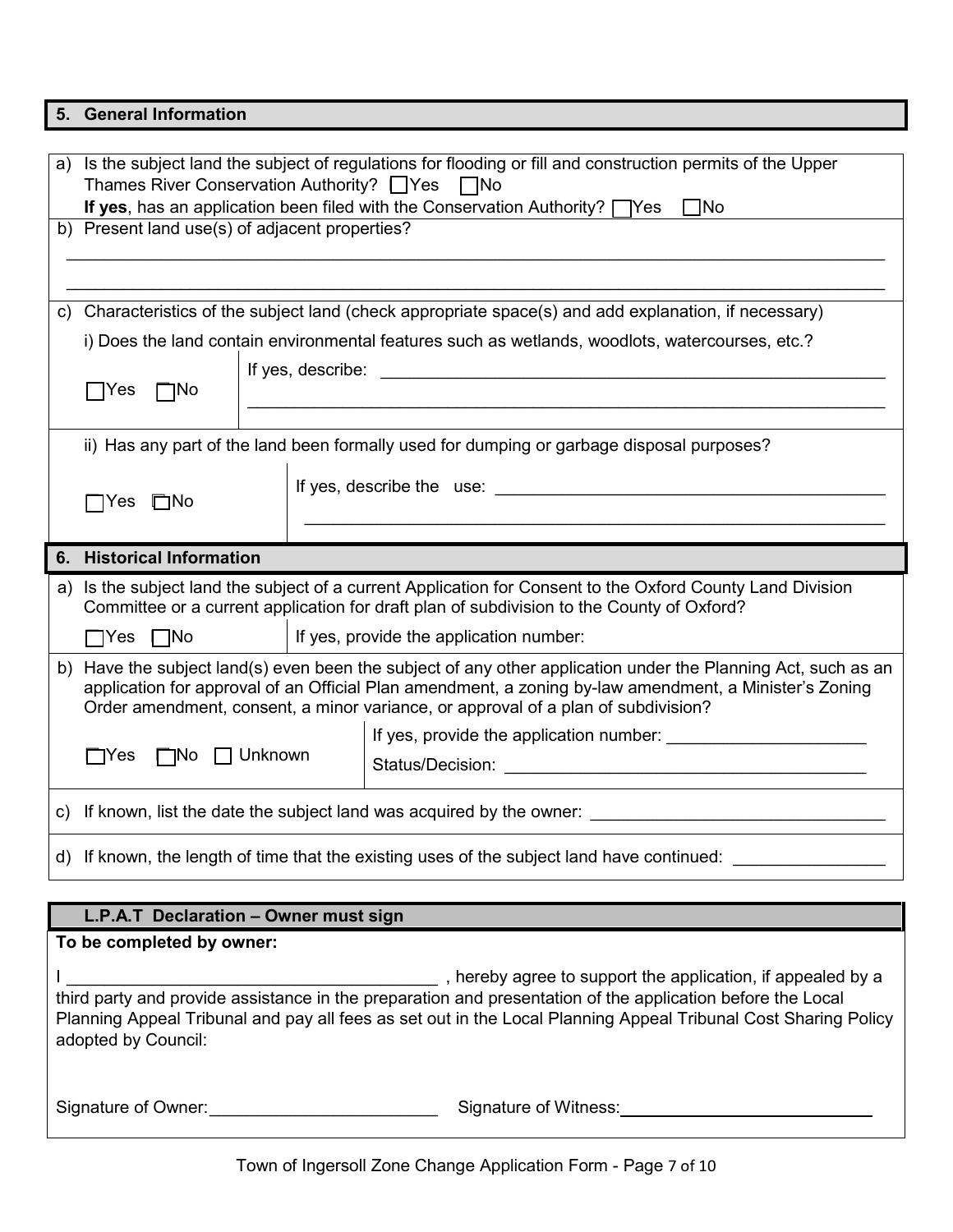#### **7. Authorization**

Note: If the applicant is not the owner of the land, that is the subject of the application, the written authorization of the owner that the applicant is authorized to make the application must be included with this form, or the authorization set out below must be completed. (See item 4 of the Zone Change Application Form.)

## **a) Authorization of Owner(s) for Applicant/Agent to Make the Application (where applicable)**

| am/are the owner(s) of the land that is the subject of this application, and I/We authorize                                                                    |                                                                                                                      |                       |                              |
|----------------------------------------------------------------------------------------------------------------------------------------------------------------|----------------------------------------------------------------------------------------------------------------------|-----------------------|------------------------------|
|                                                                                                                                                                |                                                                                                                      |                       |                              |
|                                                                                                                                                                | (name of applicant) <b>and COV</b> , of <u>Company</u> , if applicable) <b>to make this</b> (company, if applicable) |                       |                              |
| application on my/our behalf.                                                                                                                                  |                                                                                                                      |                       |                              |
|                                                                                                                                                                |                                                                                                                      |                       |                              |
| Date                                                                                                                                                           | Signature of Owner(s)/Signing Authority                                                                              | Signature of Owner(s) |                              |
|                                                                                                                                                                |                                                                                                                      |                       |                              |
| <b>AFFIDAVIT</b>                                                                                                                                               |                                                                                                                      |                       |                              |
|                                                                                                                                                                |                                                                                                                      |                       |                              |
|                                                                                                                                                                |                                                                                                                      |                       |                              |
|                                                                                                                                                                | Name of Town/City <b>and County in the County County of Name of County</b>                                           |                       |                              |
|                                                                                                                                                                |                                                                                                                      |                       |                              |
| DO SOLEMNLY DECLARE THAT:                                                                                                                                      |                                                                                                                      |                       |                              |
| All of the statements contained in this application are true and I/We make this solemn declaration                                                             |                                                                                                                      |                       |                              |
| conscientiously believing it to be true and knowing that it is of the same force and effect as if made under Oath<br>and by virtue of the Canada Evidence Act. |                                                                                                                      |                       |                              |
|                                                                                                                                                                |                                                                                                                      |                       |                              |
|                                                                                                                                                                |                                                                                                                      |                       | Signature of Owner/Applicant |
|                                                                                                                                                                |                                                                                                                      |                       |                              |
| $\mathsf{in\, the}\_\_\_\_\_\_\_ \$ of $\_\_\_\_\_\_\_\_\_\_\_\_ \$                                                                                            |                                                                                                                      |                       |                              |
| this _________ day of _________________, 20_________                                                                                                           |                                                                                                                      |                       |                              |
|                                                                                                                                                                |                                                                                                                      |                       |                              |
|                                                                                                                                                                |                                                                                                                      |                       |                              |
| Commissioner for Taking Affidavits, etc.                                                                                                                       |                                                                                                                      |                       |                              |
|                                                                                                                                                                |                                                                                                                      |                       |                              |
|                                                                                                                                                                |                                                                                                                      |                       |                              |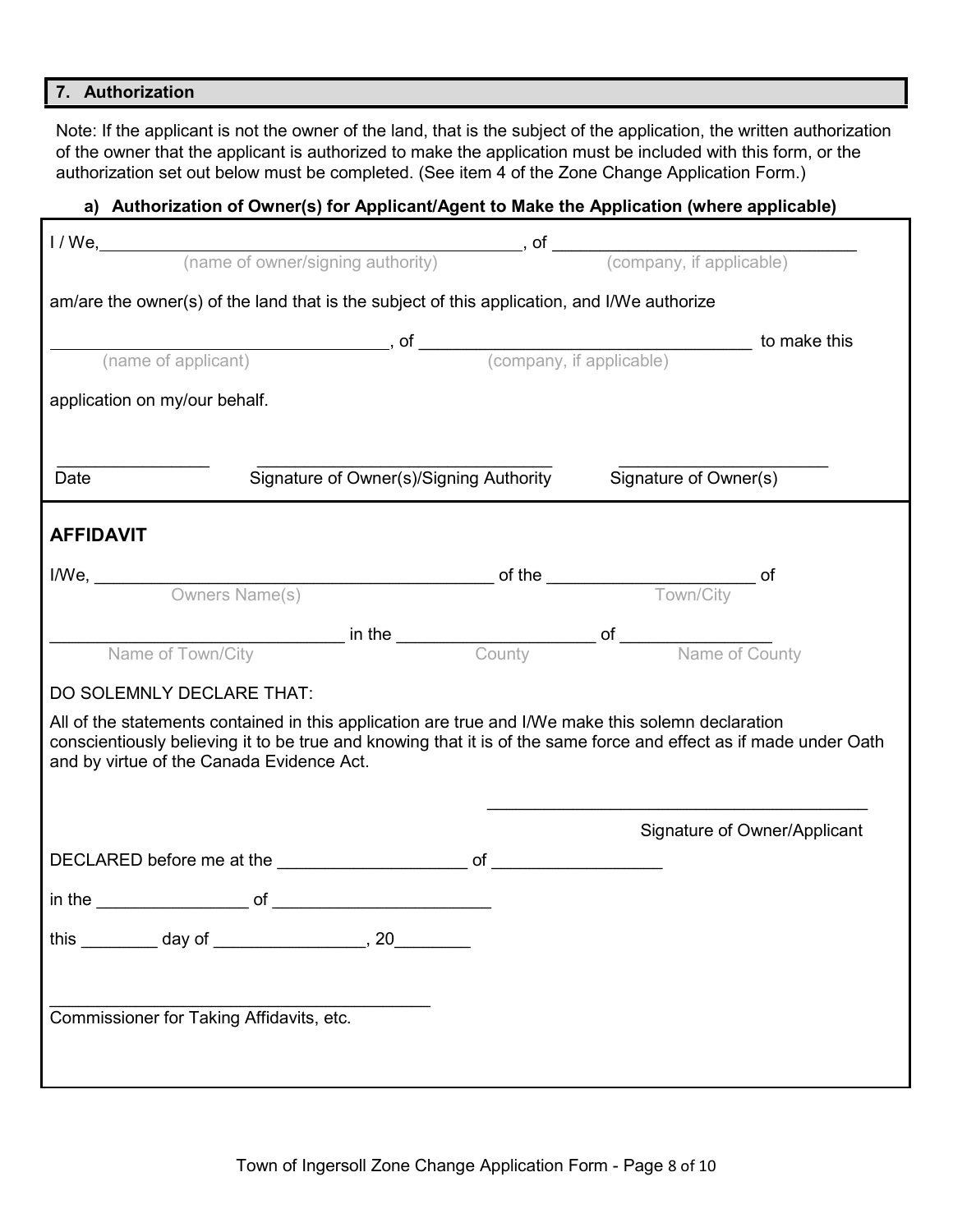### **Submission Checklist:**

 $\Box$ \*Complete application

□ Commissioner of Oaths/Affidavits signature

☐ Drawings of the subject lands to the satisfaction of the Chief Building Official/Zoning By-Law

Administrator, including at a minimum a sketch, drawn to scale, at a maximum size of 11" x 17" showing the following:

- a) The boundaries and dimensions of the subject land;
- b) The location, size and type of all existing and proposed buildings and structures on the subject lands, indicating the distance of the buildings or structures from the front yard lot line, rear yard lot line and the side yard lot lines;
- c) The approximate location of all natural and artificial features on the subject and adjacent lands including buildings, railways, drainage ditches, roads, river or stream banks, wetlands, wooded area, watercourses, municipal drain(s), existing and proposed septic tanks/tile fields/facilities, water supply, well(s), proposed sanitary sewers and laterals;
- d) The current uses on the land that is adjacent to the subject land;
- e) The location, width and name of any roads within or abutting the subject land, indicating whether it is an unopened road allowance, a public travelled road, a private road, or right of way;
- f) The location and nature of any easement affecting the subject land; and
- g) The location of all landscaped areas, fencing, buffer strips and sidewalks.

Larger plans will be accepted with the inclusion of an original reduction of the plans at a maximum size of 11" x 17". **Large plans must be folded**

 $\Box$  Application fee paid

☐ Public Consultation Strategy completed (pg. 10)

\* Please note: further drawings/reports including a survey prepared by an Ontario Land Surveyor may be required at the discretion of Town Staff for an application to be considered complete.

### **Municipal Freedom of Information and Protection of Privacy Act – Notice of Collection and Disclosure**

The collection of personal information on this form is legally authorized under Sec. 34 of the *Planning Act*, and O. Reg. 545/06 for the purpose of processing your planning application. Questions about this collection should be directed to the Corporate Manager of Community Planning at the County of Oxford, 21 Reeve St., P.O. Box 1614, Woodstock, ON N4S 7Y3 or at (519) 539-9800 (ext. 3207).

Pursuant to Sec. 1.0.1 of the *Planning Act*, and in accordance with Sec. 32(e) of the *Municipal Freedom of Information and Protection of Privacy Act*, it is the policy of the County of Oxford to make all planning applications and supporting material available to the public.